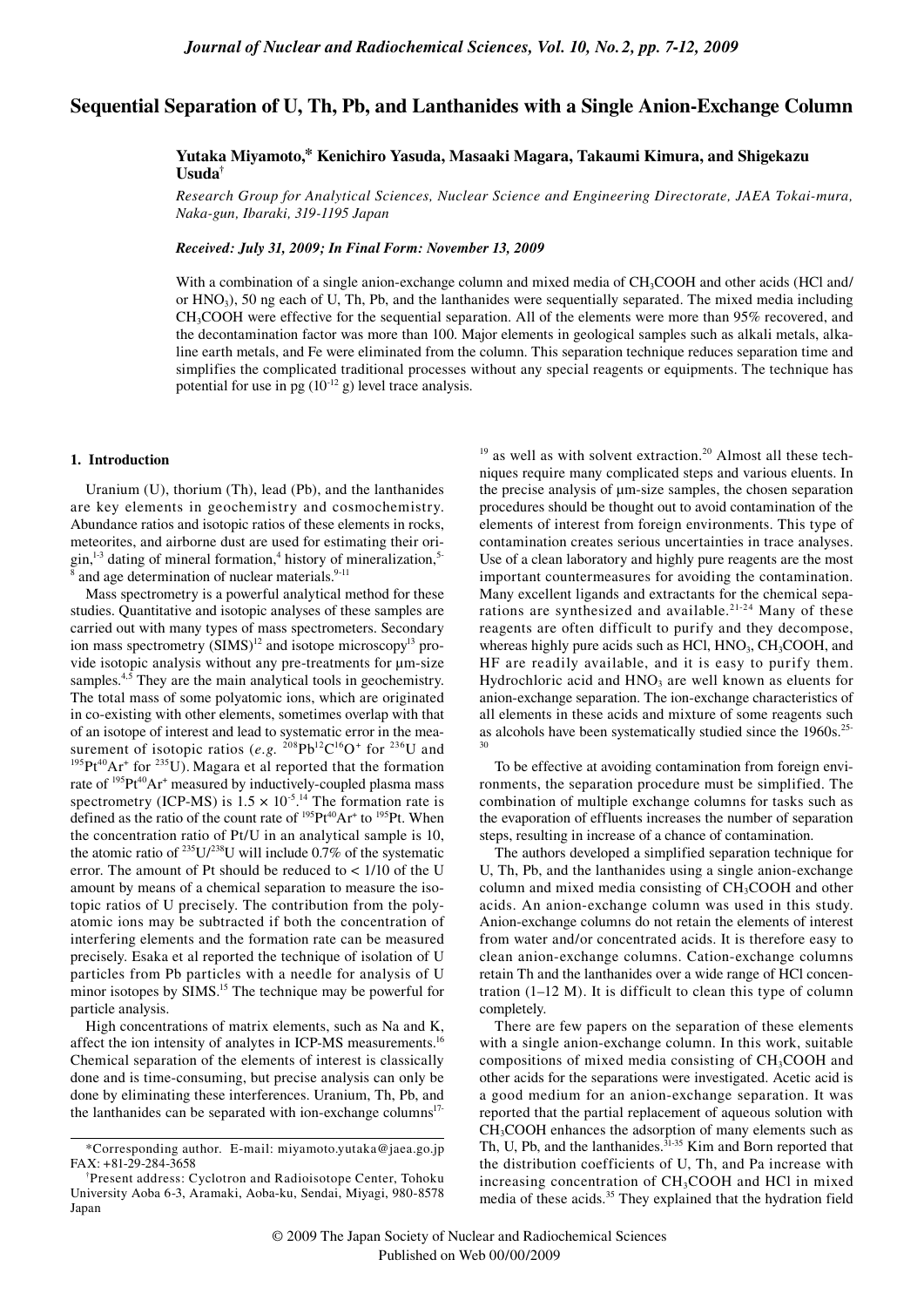around the uranium ion becomes weakened in the presence of CH3COOH, and the water dipoles in coordination may be replaced by acetate as well as chloride ions. The ion-exchange characteristics of all the elements $31-34$  and the interaction of actinides<sup>36</sup> were studied, but only a few applications with CH3COOH media were reported.37-41

## **2. Experimental**

Uranium, Th, Pb, and the lanthanides in a mixture of three ICP-MS calibration solutions were separated with an anionexchange column and the mixed media consisting of CH3COOH and other acids. The elution profiles of these elements were examined, and the composition and volume of the mixed media were optimized to achieve the sequential separation of the elements of interest. All the fractions of the effluent were collected. The recovery of the elements in the fractions was measured with an ICP-MS. The reagents and detailed procedures are described below.

**2.1. Reagents.** Three ICP-MS calibration solutions (XSTC-13, XSTC-1, and XSTC-7, SPEX CertiPrep, Inc.) were mixed, and a stock solution of  $0.3$  M HNO<sub>3</sub> containing 103 ppb of U, Th, Pb, lanthanides, etc. (57 elements) was prepared. The concentrations of these elements are shown in Table 1. Water was deionized and purified (resistivity: 18.2 MΩ·cm) with a Milli-Q water system (Millipore Corp.). All labware such as vials and stock bottles used in this study was made of Teflon (PFA). The following commercially available reagents were used without further purification in this study.

HCl: concentration 30 wt.%, TAMA-Pure AA-100 grade, TAMA Chemicals.

HNO<sub>3</sub>: concentration 68 wt.%, TAMA-Pure AA-10 grade, TAMA Chemicals.

HF: concentration 38 wt.%, TAMA-Pure AA-10 grade, TAMA Chemicals.

CH3COOH: concentration >99.7wt.%, Extra pure grade for trace analysis (UGR), Kanto Chemical Co. Ltd.

HI: concentration 55–58wt.%, Wako Pure Chemical Industries, Ltd.

**2.2. Ion Exchange Separation.** About 550 mg (in dry weight) of an anion-exchange resin (Muromac 1x8, Cl form, 100–200 mesh, Muromachi Chemicals Inc.) was packed into a polyethylene column (5.5 mm i.d., 42 mm height, column volume: 1.0 mL). The column was washed with concentrated HCl and  $H_2O$ . Finally, the column was conditioned with 5 mL of the mixture of  $CH<sub>3</sub>COOH$  and  $HNO<sub>3</sub>$ , which is the eluent for the elimination of alkali metals and alkaline earth metals. Stock solution (500 µl) was pipetted into a 10 mL vial and evaporated to dryness. About 50 ng of each element was contained in the solution. The dried sample was dissolved in 1 mL of the mixture of  $CH<sub>3</sub>COOH$  and  $HNO<sub>3</sub>$  and loaded onto the column. The flow rate of the effluents was 0.1–0.2 mL/min for the mixed media and 0.3–0.4 mL/min for the HCl media.

Each 4 mL of the effluent was collected into a separate vial. The effluents were weighed and evaporated to dryness. The resulting residues were dissolved in 1 mL of concentrated HNO3, and the solutions were evaporated to dryness. Finally, the residues were dissolved in 2 mL of  $0.3$  M HNO<sub>3</sub> to analyze the elemental concentration with an ICP-MS (Agilent 7500a, Agilent Technologies Inc.). The stock solution was diluted, and six standards of different concentrations were prepared to make a working curve. The variation of ion intensity among the samples in the ICP-MS measurement was corrected by bracketing the measurement of samples with those of the standard solutions. The concentration of Fe was determined with the ion intensity of mass 57, and the recovery of Fe from the column was indicated as a relative value normalized to the total recovery of Fe in all effluent vials. All treatments were carried out in clean rooms (ISO class 5 and 6) at the clean laboratory "CLEAR" in JAEA.<sup>42</sup>

#### **3. Results and Discussion**

The appropriateness of the eluent mixture, which consisted of mixture of  $CH_3COOH$  and HCl and/or  $HNO_3$ , was investigated by dividing the study into four parts, described in the following sections 3.1–3.4. Finally, the elements in interest were sequentially separated with the optimized eluents, and the recoveries were evaluated (see section 3.5.).

**3.1. Elimination of alkali metals and alkaline earth metals.** Alkali metals and alkaline earth metals such as Na, K, Ca, and Mg are present in high concentrations in environmental samples such as rocks, soils, and plants. A high concentration of these elements may cause matrix effects in ICP-MS analysis.<sup>16</sup> By using mixed media consisting of  $CH<sub>3</sub>COOH$  and  $HNO<sub>3</sub>$  as the eluent, these elements were eliminated effectively. The analytes—U, Th, Pb, and the lanthanides—were retained.

Figure 1 shows the effect of  $HNO<sub>3</sub>$  concentration in the mixed media on the elution of Lu. The mixture of 90 vol.%  $CH<sub>3</sub>COOH$  and 0.2 M HNO<sub>3</sub> effectively suppressed the elution of Lu. Lutetium (as a representative of the heavier lanthanides) was eluted with more than 15 mL of the mixture. Lanthanum (as a representative of the lighter lanthanides), Th, Pb, and U were retained after more than 30 mL of any mixture of



Figure 1. Effect of HNO<sub>3</sub> concentration in the mixed media of 90 vol.%  $CH<sub>3</sub>COOH$  and  $HNO<sub>3</sub>$  on suppression of Lu elution. The column volume (CV) is equivalent to the effluent volume.

**TABLE 1: Elemental concentration in the mixture of three ICP-MS calibration solutions** 

| Concentration (ppb) | Composition                                                                                                                                |                          |  |
|---------------------|--------------------------------------------------------------------------------------------------------------------------------------------|--------------------------|--|
| 103                 | (Li), Be, (Na), (Mg), (Al), (K), (Ca), V, Cr, Mn, Fe, Co, Ni, Cu, (Zn), Ga,<br>As, Se, Rb, Sr, Ag, Cd, In, Cs, Ba, (Hg), Tl, Bi, Pb, Th, U | $XSTC-13(10 \mu g/mL)$   |  |
| 103                 | Sc, Y, La, Ce, Pr, Nd, Sm, Eu, Gd, Tb, Dy, Ho, Er, Tm, Yb, Lu                                                                              | $XSTC-1$ (10 $\mu$ g/mL) |  |
| 103                 | Ru, Rh, Pd, (Sn), Sb, Te, Hf, Ir, Pt, Au                                                                                                   | $XSTC-7$ (10 $\mu$ g/mL) |  |
|                     |                                                                                                                                            |                          |  |

Note: The calibration solutions were mixed and diluted with 0.3 M HNO<sub>3</sub>. The elements in parentheses were contained in the solution, but those were not determined in this work.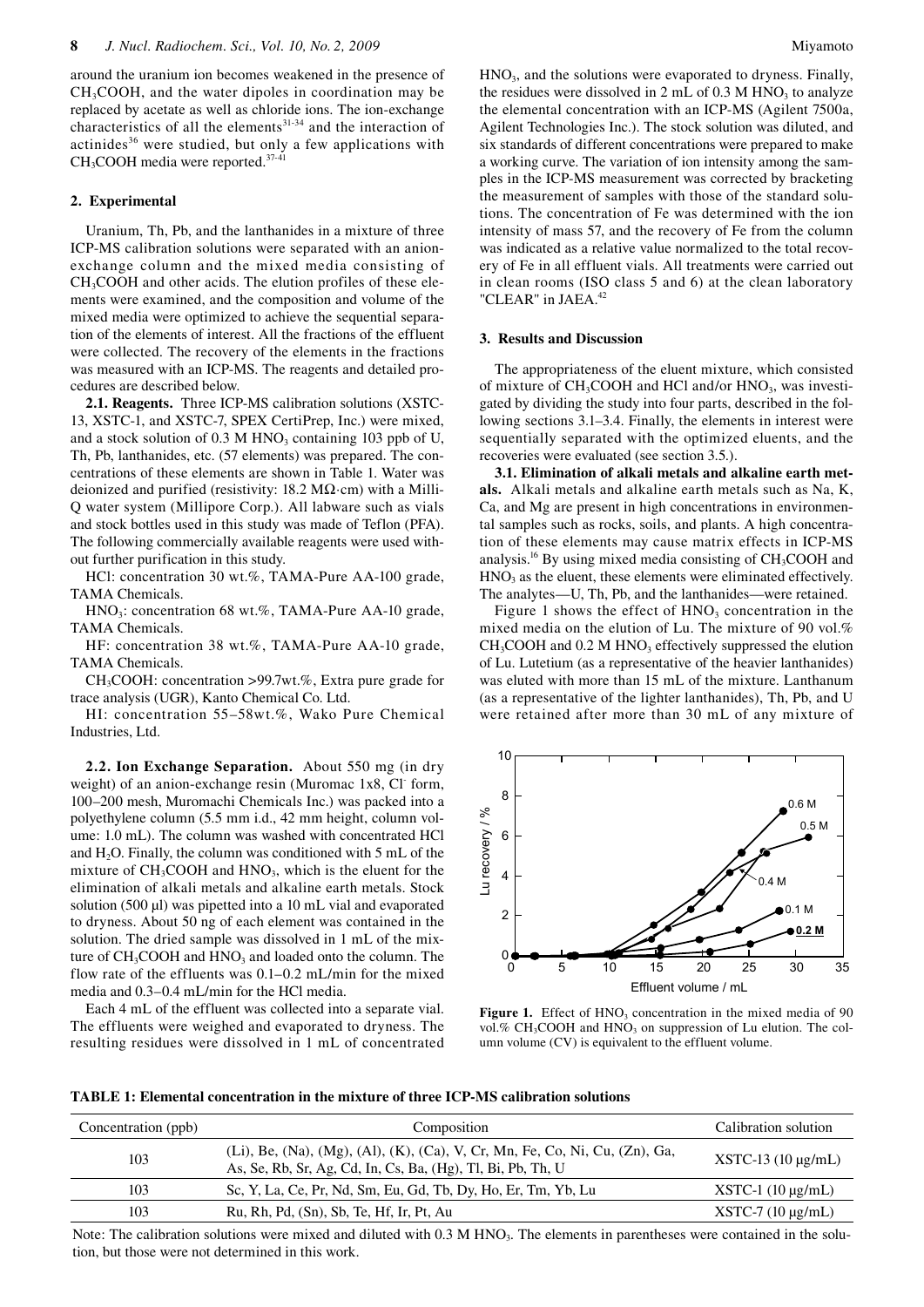CH3COOH and HNO3. Thirteen mL (13 column volumes, CV) of the mixture was used for the elimination of alkali metals and alkaline earth metals from the column.

The heavier lanthanides—Lu, Yb, Tm, Er, Ho, Dy, Tb, and Gd—were eluted with more than 15 mL of the mixture in that order (*i.e.* the inverse order of their atomic number). This implies that the distribution coefficients  $(K_d)$  of the heavier lanthanides decreased in the order of their atomic number. Korkisch reported the  $K_d$  of U, Th, Pb, La, and Gd on Dowex 1x8 with a mixed media consisting of glacial CH<sub>3</sub>COOH and  $HNO<sub>3</sub>$ <sup>43</sup> The  $K<sub>d</sub>$  of these elements increase with increasing concentration of CH<sub>3</sub>COOH, and these elements are strongly retained by the resin from a mixture of 90 vol.%  $CH_3COOH$ and 10 vol.% 5 M HNO<sub>3</sub>. He also reported that the  $K_d$  of La slightly increases with increasing acidity, and the  $K_d$  of Gd is one tenth that of La. The trend on the elution profiles of lanthanides in this work was consistent with his results and the experimental results on the anion-exchange separation with  $HNO<sub>3</sub>$  media.<sup>44-47</sup>

**3.2. Separation of lanthanides.** It is known that U and Pb are retained by anion-exchange columns in HCl media, and Th and the lighter lanthanides (La) are retained in  $HNO<sub>3</sub>$  media.<sup>48</sup> We found that a mixed media solution consisting of  $CH<sub>3</sub>COOH$ ,  $HCl$ , and  $HNO<sub>3</sub>$  was a good eluent for the separation of lanthanides from U, Th, and Pb.

Figure 2 shows the effect of  $HNO<sub>3</sub>$  concentration on the recovery of Th. The concentrations of CH<sub>3</sub>COOH and HCl were 78–90 vol.% and 0.76–0.95 M, respectively. The recoveries of Th in 9 mL of the effluent decreased with increasing  $HNO<sub>3</sub>$  concentration in the mixed media. Thorium was not eluted when the  $HNO<sub>3</sub>$  concentration was more than  $0.5$  M. The mixture of 85.0 vol.% CH<sub>3</sub>COOH, 0.89 M HCl, and 0.80 M  $HNO<sub>3</sub>$  was the best composition for separation of the lanthanides. Figure 3 shows the cumulative recoveries of La and Th. The recovery of La reached 100% with 35 mL of this mixture, and Th was eluted with more than 35 mL. Therefore, lanthanides were separated from Th, Pb, and U with 37 mL (37 CV) of this eluent.

The recovery of Ce was irregularly low (35%) compared with that of the other lanthanides (95%). To improve the recovery of Ce, some reducing agents  $(NH<sub>2</sub>OH·HCl, HI, H<sub>2</sub>O<sub>2</sub>$ ,  $NH<sub>4</sub>NO<sub>2</sub>$ ) were added to the eluents, and  $Ce<sup>4+</sup>$  was changed into  $Ce^{3+}$ . Hydroxylamine chloride (NH<sub>2</sub>OH·HCl) was the most effective of these four reagents for improving the recovery of Ce. Cerium recovery increased with the reducing agents in the following order:  $NH<sub>2</sub>OH·HCl > HI > H<sub>2</sub>O<sub>2</sub> > NH<sub>4</sub>NO<sub>2</sub>$ . This order is the same as that of their standard electrode potential, and may depend on the strength of reduction of  $Ce^{4+}$  to  $Ce^{3+}$ . Cerium in the ICP-MS solution was prepared from  $Ce(NO<sub>3</sub>)<sub>3</sub>$ . The valence of Ce in the initial feed solution may be mainly trivalent, and it is the same as that of other lanthanides. Some of  $Ce^{3+}$  ions might be oxidized to  $Ce^{4+}$  during the chemical treatments, and this oxidation may cause the anomalously low recovery of Ce.

By using the mixture of  $85.0$  vol.% CH<sub>3</sub>COOH, 0.89 M HCl,  $0.80$  M HNO<sub>3</sub>, and  $0.01$  M NH<sub>2</sub>OH·HCl, all of the lanthanides were fully recovered (99.7  $\pm$  0.7%) as shown in Figure 4. There was no difference in recovery among the lanthanides. It is possible to determine each lanthanide in a sample without individual recovery correction.

**3.3. Separation of Th from Pb and U.** Thorium was separated with the mixture of CH<sub>3</sub>COOH and HCl. The elution profile of Th was affected by the concentrations of both HCl and CH3COOH. The elution shape of Th became sharper with decreasing CH<sub>3</sub>COOH concentration, as shown in Figure 5(a). The elution position of Th was shifted to the front with increasing HCl concentration, as shown in Figure 5(b). It seems to be preferable to use the mixture of 60 vol.%  $CH_3COOH$  and 1 M HCl for the Th separation, but 2–4% of the Pb was eluted



**Figure 2.** Effect of HNO<sub>2</sub> concentration in the mixed media of CH<sub>3</sub>COOH, HCl, and HNO<sub>3</sub> on suppression of Th elution. The recovery of Th in 9 mL of effluent is indicated. The concentrations of CH<sub>3</sub>COOH and HCl were 78–90 vol.% and 0.76–0.95 M, respectively.



**Figure 3.** Cumulative recovery of La and Th eluted with the mixed media of 85.0 vol.% CH<sub>3</sub>COOH + 0.89 M HCl + 0.80 M HNO<sub>3</sub>. The column volume (CV) is equivalent to the effluent volume.



**Figure 4.** Variation in the recovery of lanthanides eluted with the mixed media of 85.0 vol.% CH<sub>3</sub>COOH + 0.89 M HCl + 0.80 M HNO<sub>3</sub> + 0.01 M NH2OH·HCl. The solid line and the broken lines show the average and standard deviation  $(1\sigma)$  of recovery of lanthanides, respectively;  $(99.7 \pm 0.7)$  %.

together with the Th for this composition. We found that 22 mL of the mixture of 70 vol.% CH3COOH and 1 M HCl worked well for the Th separation in this work. Lead was not eluted with this eluent mixture.

To improve the elution shape of Th, 0.005 M HF was added to the eluent. The shape became sharp, and 99% of Th was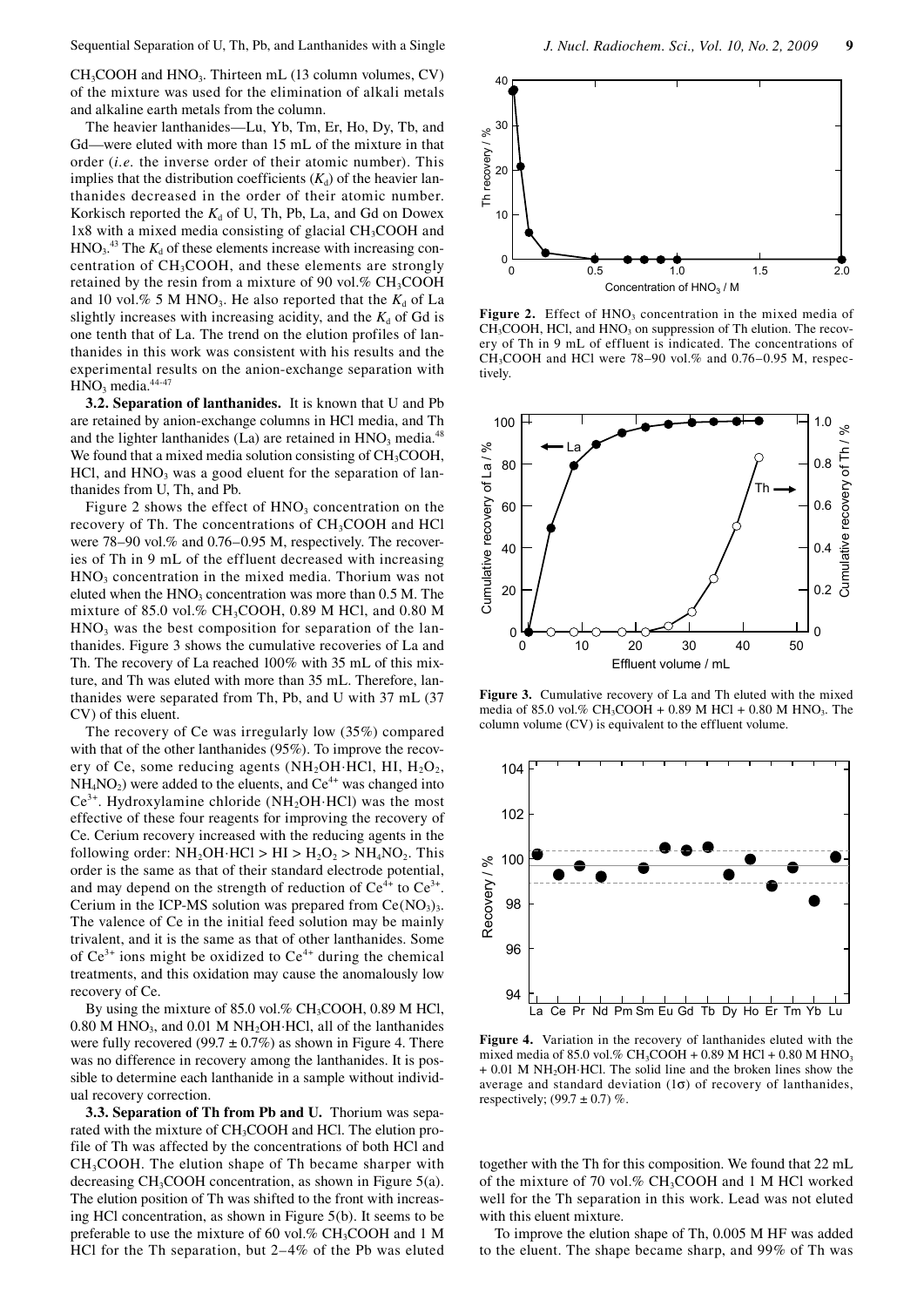eluted with 10 mL of the eluent. The formation of cationic fluoro complexes of Th may reduce the absorbability of Th in an anion-exchange column.

**3.4. Separation of Pb, U, and Fe.** Lead, Fe, and U were separated with the conventional eluents. Thirteen mL of 9 M HCl, 24 mL of 9 M HCl + 0.1 M HI, and 25 mL of 0.5 M HCl + 0.005 M HF were used for Pb separation, Fe elimination, and U separation, respectively. Iron was eliminated from the column by reducing  $Fe^{3+}$  to  $Fe^{2+}$  with 9 M HCl + 0.1 M HI. The column stood for 10 hours after eluting with 2 mL of the eluent to ensure the reduction, then Fe was eliminated with 22 mL of the eluents. The elution shape of U was sharpened with a mix-



**Figure 5(a).** Effect of the concentration of CH<sub>3</sub>COOH in the mixed media of CH<sub>3</sub>COOH (60 vol.%, 70 vol.%, and 80 vol.%) and 1 M HCl on the elution profile of Th. The elution curves indicate the results of the fits by the Glueckauf equation.<sup>49</sup> The column volume (CV) is equivalent to the effluent volume.



Figure 5(b). Effect of the concentration of HCl in the mixed media of HCl (0.2 M, 0.5 M, and 1.0 M) and 80 vol.%  $CH<sub>3</sub>COOH$  on the elution profile of Th. The elution curves indicate the results of the fits by the Glueckauf equation.<sup>49</sup> The column volume  $(CV)$  is equivalent to the effluent volume.

ture of HCl and HF. This probably occurs for the same reason as the Th elution. Schumann et al. reported that  $UO_2^{2+}$  and  $UO<sub>2</sub>F<sup>+</sup>$  are the main cation species of U in a mixture of 0.001– 0.1 M HF and 0.1 M HCl.<sup>50</sup>

**3.5. Sequential separation with the optimized eluents.** By using the eluents optimized in sections 3.1. to 3.4., sequential separation of the elements of interest was carried out. Figure 6 shows elution curves of the elements of interest and representative interfering and matrix elements. Table 2 shows the eluted elements whose recovery was more than 20% in the fractions. The recovery of U, Th, Pb, and the lanthanides in each fraction (fraction No.6, fraction No.3, fraction No.4, and fraction No.2 in Figure 6) were 82%, 97%, 100%, and 100%, respectively. The recovery of U was more than 95% without the Fe separation using HCl + HI. This variation of U recovery might be caused by iodine adsorption on a portion of the surface of the resin, which is an oxidized product of HI. The recovery of Pb was estimated as 100% in this sequential separation, but 500 pg of Pb was contained in all of the fractions as a process blank, especially 2 ng (equivalent to 4% of total Pb) in the fraction No.5. The excess Pb may originate from the labware, the reagents such as HI and very fine  $(< 0.3 \mu m)$  in diameter) Pb aerosols which are passed through the HEPA filters built in the clean rooms and clean hoods. A portion of Fe was eluted in the Th fraction (fraction No.3 in Figure 6) (14%) and the U fraction (fraction No.6 in Figure 6) (10%). Decontamination factors (DF) are shown in Table 3. The DF of lanthanides to Th, Th to Pb, and Pb to U were more than 100. Less than 1% of the alkali metals and 4% of the alkaline earth metals were contained in the lanthanides fraction (fraction No. 2 in Figure 6). We found that each element of interest was satisfactorily separated and fully recovered by this technique.

#### **4. Conclusion**

With a single anion-exchange column, sequential separation of 50 ng each of U, Th, Pb, and the lanthanides in an ICP-MS calibration solution was successfully carried out. Using a mixture of  $CH_3COOH$  and other mineral acids (HCl and/or  $HNO<sub>3</sub>$ )



**Figure 6.** Sequential elution curves of U, Th, Pb, and the lanthanides (La and Lu) (upper), and elution curves of some interfering elements, Rb (representative of alkaline metals), Sr (representative of alkaline earth metals), Sc, Y, and Fe (bottom). Eluents; No.1: 90 vol.%  $CH_3COOH + 0.2 M HNO_3 (13 mL)$ ; No.2: 85.0 vol.% CH<sub>3</sub>COOH + 0.89 M HCl + 0.80 M HNO<sub>3</sub> + 0.01 M NH<sub>2</sub>OH·HCl (37 mL); No.3: 70 vol.% CH3COOH + 1 M HCl + 0.005 M HF (22 mL); No.4: 9 M HCl (13 mL); No.5: 9 M HCl + 0.1 M HI (2 mL and stand for 10 hours, then 22 mL); No.6: 0.5 M HCl + 0.005 M HF (25 mL). The column volume (CV) is equivalent to the effluent volume.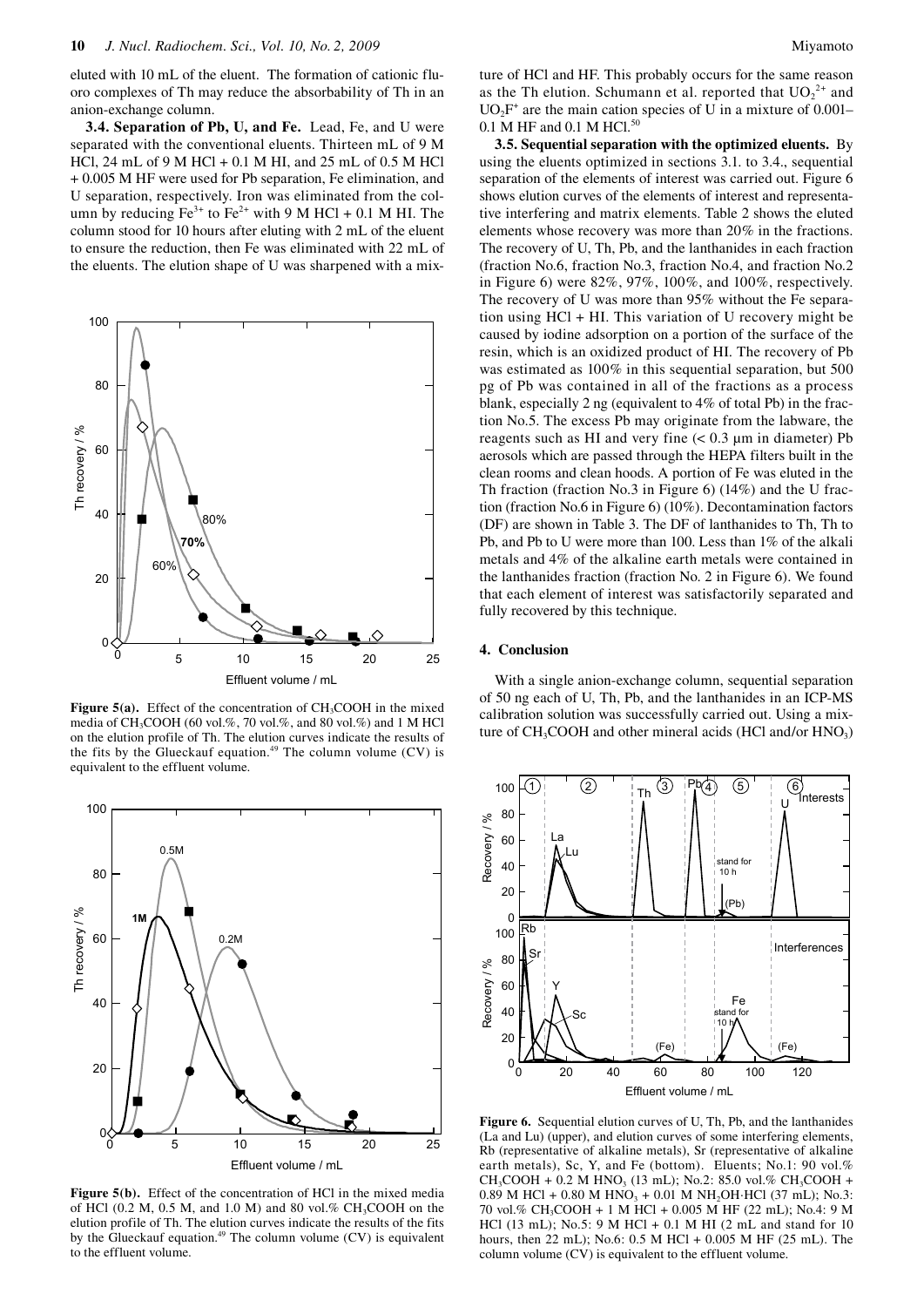| Fraction No.   | Eluents                                                                                                             | Eluted elements                                                                                       |
|----------------|---------------------------------------------------------------------------------------------------------------------|-------------------------------------------------------------------------------------------------------|
|                | 90 vol.% CH <sub>3</sub> COOH + 0.2 M HNO <sub>3</sub> (13 mL)                                                      | <b>Be</b> , Sc, $(V)$ , Cr, Mn, Ni. $(As)$ , Se, <b>Rb</b> , Sr, $(Ru)$ ,<br>Te, $Cs$ , $Ba$ , $(Tl)$ |
| $\overline{2}$ | 85.0 vol.% CH <sub>3</sub> COOH + 0.89 M HCl + 0.80 M HNO <sub>3</sub> +<br>$0.01$ M NH <sub>2</sub> OH·HCl (37 mL) | Sc, V, Cr, Mn, Ni, Se, Y, (Ba), lanthanides, (Ir)                                                     |
|                | 70 vol.% CH <sub>3</sub> COOH + 1 M HCl + 0.005 M HF (22 mL)                                                        | Mn, Co, Th                                                                                            |
| 4              | 9 M HCl (13 mL)                                                                                                     | Co, Cu, (Rh), In, Pb                                                                                  |
|                | $9 M HCl + 0.1 M HI (24 mL)$                                                                                        | Fe                                                                                                    |
| 6              | $0.5$ M HCl + 0.005 M HF (25 mL)                                                                                    | Ga, As, U                                                                                             |

**TABLE 2: Eluted elements in each fraction** 

Note: The elements whose recovery was more than 20% of the fraction are tabulated. The elements whose recovery was in the range of 15–20% are shown in parentheses. The elements expected to be eluted in the fraction are indicated in bold type.

**TABLE 3: Decontamination factors of representative elements in the effluents**

| <b>Fraction No.2</b> |      | <b>Fraction No.3</b> |  | <b>Fraction No.6</b> |    |
|----------------------|------|----------------------|--|----------------------|----|
| La/Th $>$ 540        |      | $Th/La$ 720          |  | U/Pt > 130           |    |
| La / Rh              | -130 | Th / Ph > 110        |  | U/Pb > 140           |    |
| La / Sr              | -22. | Th / Fe              |  | $U$ / Fe             | 10 |
| La / Sc              | 1.8  |                      |  |                      |    |
| La / Y               | 10   |                      |  |                      |    |

Note: The decontamination factor is calculated from the recovery ratio of the element of interest to the co-existing element in the fraction.

enabled complete separation of the elements of interest. The absorption of the elements of interest on the column was enhanced in the mixture of  $CH<sub>3</sub>COOH$  compared with simple HCl and HNO<sub>3</sub> media. Alkali metals, alkaline earth metals, and Fe which are representative interferences for isotopic analysis in geological samples were eliminated from U, Th, Pb, and the lanthanides. The recovery of the elements of interest was more than 95%. The elution shapes of Th and U became sharp by adding 0.005 M HF to the eluents. The recovery of Ce increased by adding 0.01 M NH<sub>2</sub>OH·HCl to the eluent for the lanthanide separation, and all of the lanthanides, including Ce, were fully recovered. Due to the tailing of the Fe elution, 10% of the Fe was eluted in the U fraction. The separation performance (*e.g.*, peak resolution) may be improved by controlling the column size and the grain size of the resin. This simplified separation technique can be applied for pg  $(10^{-12} \text{ g})$  level trace analysis with highly pure reagents. This separation technique has potential of applications in many research and development field, such as geochemistry, cosmochemistry, and analysis for non-proliferation.

### **References**

- (1) A. Bollhöfer and K. J. R. Rosman, Geochim. Cosmochim. Acta **65**, 1727 (2001).
- (2) A. Bollhöfer and K. J. R. Rosman, Geochim. Cosmochim. Acta **64**, 3251 (2000).
- (3) S. Richter, A. Alonso, W. De Bolle, R. Wellum, and P. D. P. Taylor, Int. J. Mass Spectrom. **193**, 9 (1999).
- (4) I. G. Alvarez, M. A. Kusiak, and R. Kerrich, Chem. Geol. **230**, 140 (2006).
- (5) E. Pelt, F. Chabaux, C. Innocent, A. K. Navarre-Sitchler, P. B. Sak, and S. L. Brantley, Earth Planet. Sci. Lett. **276**, 98 (2008).
- (6) R. A. Mortlock, R. G. Fairbanks, T. -C. Chiu, and J. Rubenstone, Geochim. Cosmochim. Acta **69**, 649 (2005).
- (7) K. Horie and H. Hidaka, Radiochim. Acta **92**, 805 (2004).
- (8) H. Bem and F. Bou-Rabee, Environ. Int. **30**, 123 (2004).
- (9) H. T. Zhang, F. R. Zhu, J. Xu, Y. H. Dai, D. M. Li, X. W. Yi, L. X. Zhang, and Y. G. Zhao, Radiochim. Acta **96**, 327 (2008).
- (10) M. Wallenius, A. Morgenstern, C. Apostolidis, and K. Mayer, Anal. Bioanal. Chem. **374**, 379 (2002).
- (11) M. Wallenius and K. Mayer, Fresnius J. Anal. Chem. **366**, 234 (2000).
- (12) Y. L. Chen, D. P. Li, J. Zhou, F. Liu, H. F. Zhang, L. S. Nie, L. T. Jiang, B. Song, X. M. Liu, and Z. Wang, Geochem. J. **43**, 77 (2009).
- (13) K. Nagashima and H. Yurimoto, Geochim. Cosmochim. Acta **70**, A440 (2006).
- (14) M. Magara, T. Sakakibara, S. Kurosawa, M. Takahashi, S. Sakurai, Y. Hanzawa, F. Esaka, K. Watanabe, and S. Usuda, J. Nucl. Sci. Technol. **39**, 308 (2002).
- (15) F. Esaka, K. T. Esaka, C. G. Lee, M. Magara, S. Sakurai, S. Usuda, and K. Watanabe, Taranta **71**, 1011 (2007).
- (16) M. Magara, T. Sakakibara, S. Kurosawa, M. Takahashi, S. Sakurai, Y. Hanzawa, F. Esaka, K. Watanabe, and S. Usuda, J. Aanl. At. Spectrom. **17**, 1157 (2002).
- (17) G. Shimoda, J. Mass Spectrom. Soc. Jpn. **52**, 213 (2004).
- (18) E. H. Borai and A. S. Mady, Appl. Radiat. Isot. **57**, 463 (2002).
- (19) F. Tera and G. J. Wasserburg, Anal. Chem. **47**, 2214 (1975).
- (20) T. Yokoyama, A. Makishima, and E. Nakamura, Anal. Chem. **71**, 135 (1999).
- (21) E. Metwally, A. Sh. Saleh, and H. A. El-Naggar, J. Nucl. Radiochem. Sci. **6**, 119 (2005).
- (22) B. Gupta, P. Mlik, and A. Deep, J. Radioanal. Nucl. Chem. **251**, 451 (2002).
- (23) E. P. Horwiz, M. L. Dietz, S. Rhoads, C. Felinto, N. H. Gale, and J. Houghton, Anal. Chim. Acta **292**, 263 (1994).
- (24) E. P. Horwiz, M. L. Dietz, R. Chiarizia, and H. Diamond, Anal. Chim. Acta **266**, 25 (1992).
- (25) S. Usuda, J. Radioanal. Nucl. Chem. **123**, 619 (1988).
- (26) S. F. Marsh, J. E. Alarid, C. F. Hammond, M. J. McLead, F. R. Roensch, and J. E. Rein, *Los Alamos Scientific Laboratory Report*, LA-7084 (1978).
- (27) J. P. Faris and R. F. Buchanan, Anal. Chem. **36**, 1157  $(1964)$ .
- (28) J. Korkisch and G. E. Janauer, Talanta **9**, 957 (1962).
- (29) J. P. Faris, Anal. Chem. **32**, 520 (1960).
- (30) F. Nelson, R. M. Rush, and K. A. Kraus, J. Am. Chem. Soc. **82**, 339 (1960).
- (31) P. Van Acker, Anal. Chim. Acta **113**, 149 (1980).
- (32) P. Van den Winkel, F. De Corte, and J. Hoste, J. Radioanal. Chem. **10**, 139 (1972).
- (33) P. Van den Winkel, F. De Corte, and J. Hoste, Anal. Chim. Acta **56**, 241 (1971).
- (34) P. Van den Winkel, F. De Corte, A. Speecke, and J. Hoste, Anal. Chim. Acta **42**, 340 (1968).